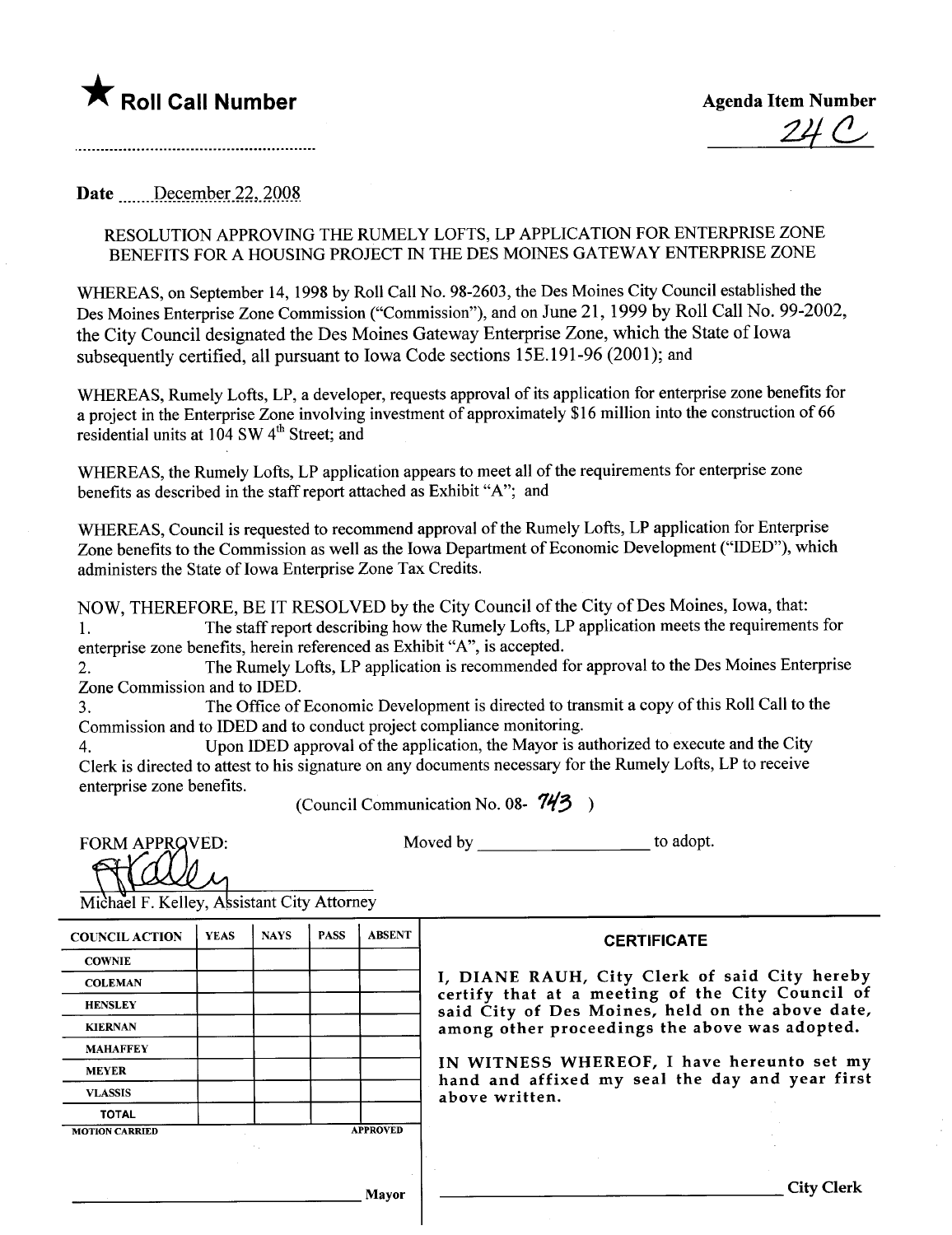## DES MOINES GATEWAY ENTERPRISE ZONE

 $Z$ 4 $C$ 

## Staff Report Regarding Application for Housing Benefits

Applicant Name: Rumely Lofts, LP

Project Location: 104 SW 4<sup>th</sup> Street Des Moines, Iowa

Project Summary: This project will take place in the historic Rumely Building, rehabilitating the former industrial site into a 66 unit multi family residential project.

Current Status: Following is a sources and uses chart of project funding.

| <b>Funding Sources</b>                                        | <b>Amount</b>    | <b>Status</b> | <b>Proposed Uses of</b><br><b>Funds</b>             | <b>Amount</b> |
|---------------------------------------------------------------|------------------|---------------|-----------------------------------------------------|---------------|
| First Mortgage                                                | 1,300,000<br>\$. |               | Land / Building                                     | \$1,900,000   |
| Second Mortgage                                               | \$450,000        |               | Construction<br>(including<br>abatement)            | \$10,344,377  |
| <b>Federal Historic</b><br><b>Tax Credit Equity</b>           | \$2,364,556      |               | Architecture,<br>Engineering, &<br><b>Interiors</b> | \$360,000     |
| <b>State Historic Tax</b><br><b>Credit Equity</b><br>Proceeds | \$1,511,808      |               | Interim<br><b>Construction Costs</b>                | \$710,000     |
| Low Income<br>Housing Tax Credit<br><b>Equity Proceeds</b>    | \$10,486,335     |               | <b>Soft Costs</b>                                   | \$693,572     |
| <b>Enterprise Zone</b><br>Credit Syndication<br>Proceeds      | \$145,250        |               | Development Fee<br>(to be deferred)                 | \$2,250,000   |
|                                                               |                  |               |                                                     |               |
|                                                               |                  |               |                                                     |               |
|                                                               |                  |               |                                                     |               |
|                                                               |                  |               |                                                     |               |
| <b>PROJECT TOTAL</b>                                          | \$16,257,949     |               | <b>TOTAL</b>                                        | \$16,257,949  |

Start Date: June 2009

Completion Date: June 2011

Total Project Cost: \$16,257,949

State Financial \$189,525 Tax Credit and \$ 187,500 Sales Tax Rebate requested.

Incentive:

**Benefits:** The project will provide quality, well managed rental housing for the downtown area, and enhance the Court Avenue Entertainment District by redeveloping a currently underutilized building.

Affidavit: Attached to the application is an affidavit that the eligible developer or contractor has not violated state or worker safety statutes, rules and regulations.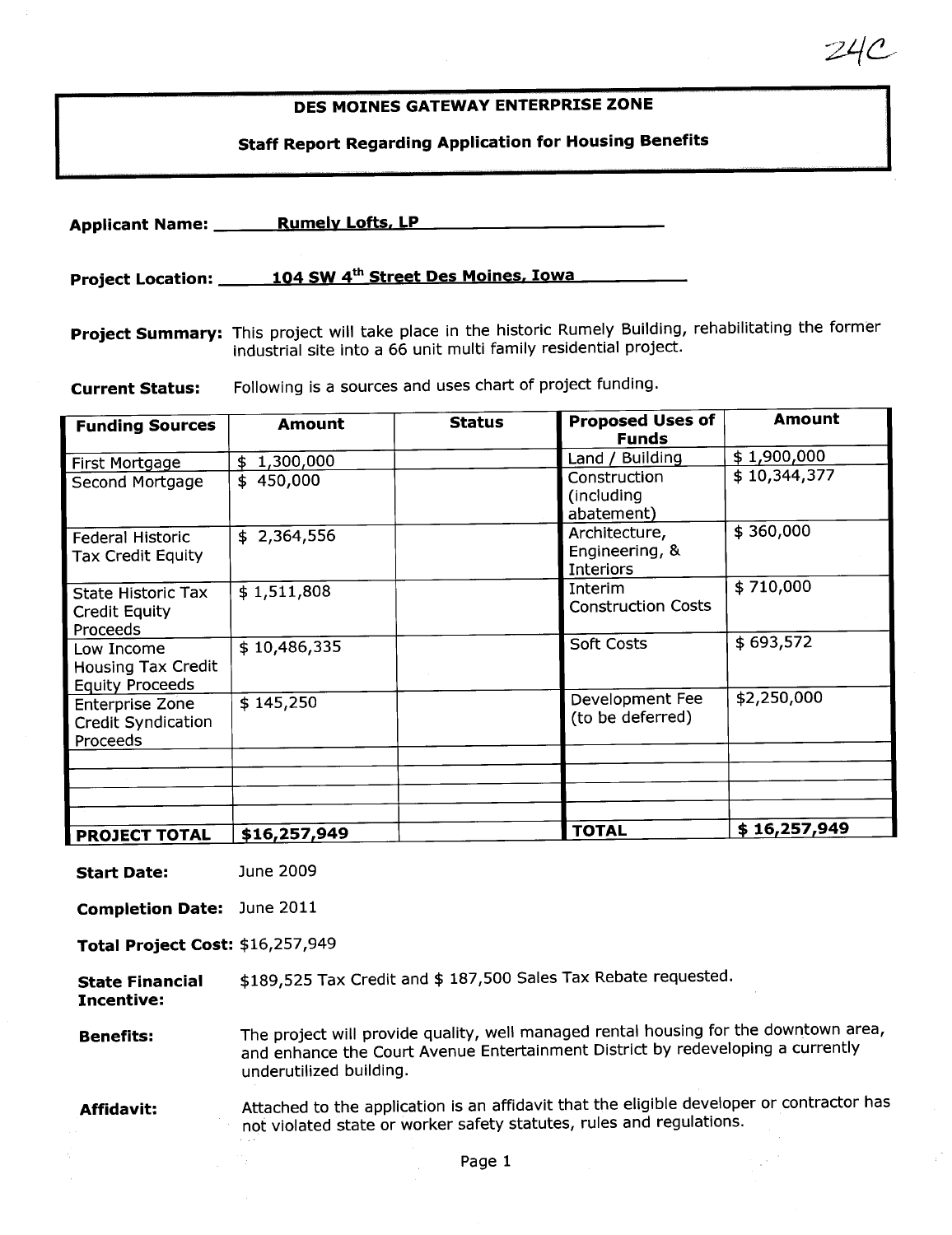## DES MOINES GATEWAY ENTERPRISE ZONE

### Staff Report Regarding Application for Housing Benefits

## Program<br>Requirements: The project meets the program requirements of rehabilitating or constructing three multi-family units. Rehabilitation and construction will be completed within two years from the start of construction and will meet all applicable housing quality and local safety standards. Commission

The Downtown Neighborhood Association will review the project at their meeting in early January.

#### Recommendation:

Staff recommends approval of the application and submittal to the Iowa Department of Economic Development for consideration.

Respectfully submitted,

Rita Conner Economic Development Coordinator